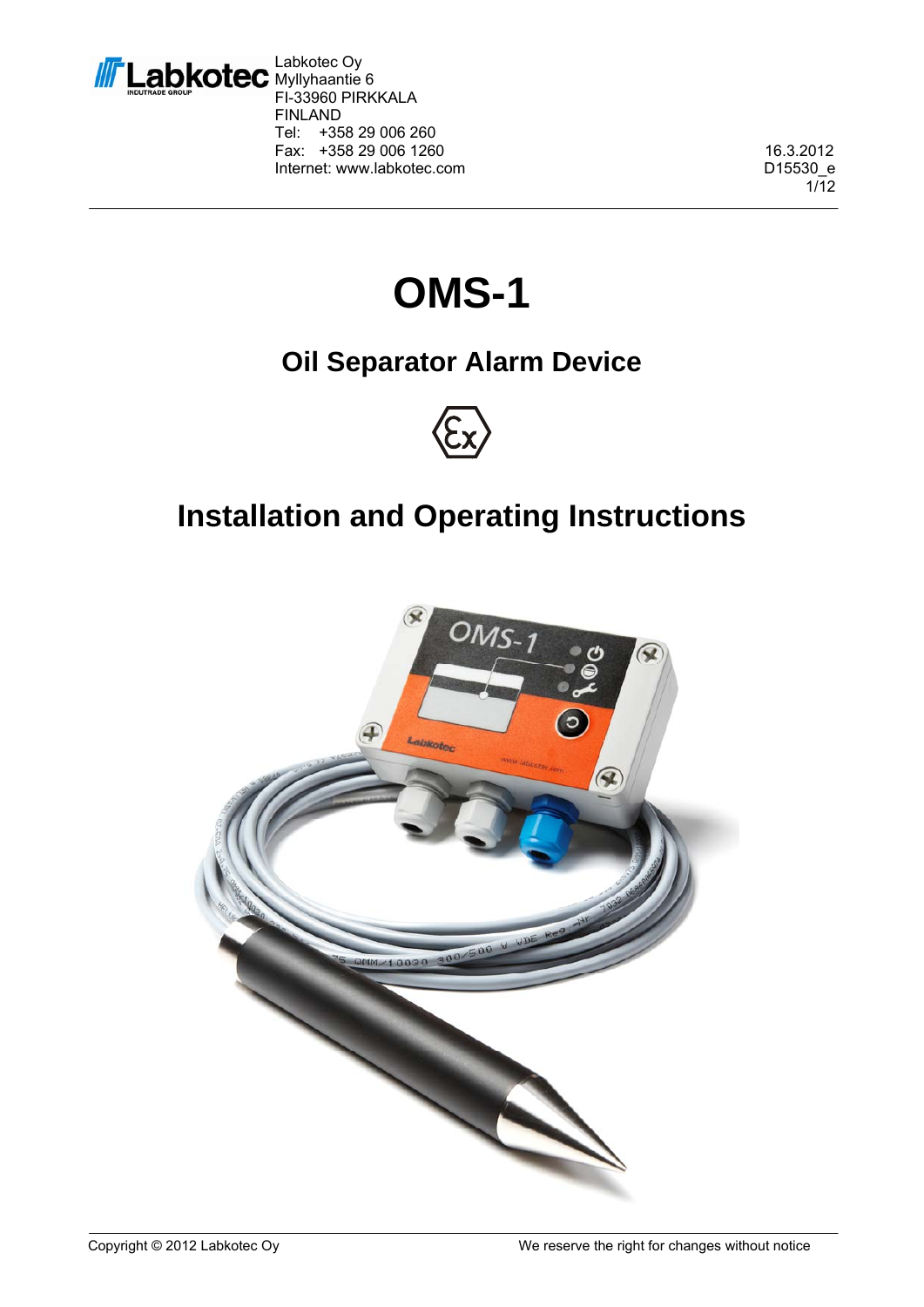#### **TABLE OF CONTENTS**

#### **SYMBOLS**

Warning / Attention



Pay special attention to installations at explosive atmospheres

回

Device is protected by double or reinforced insulation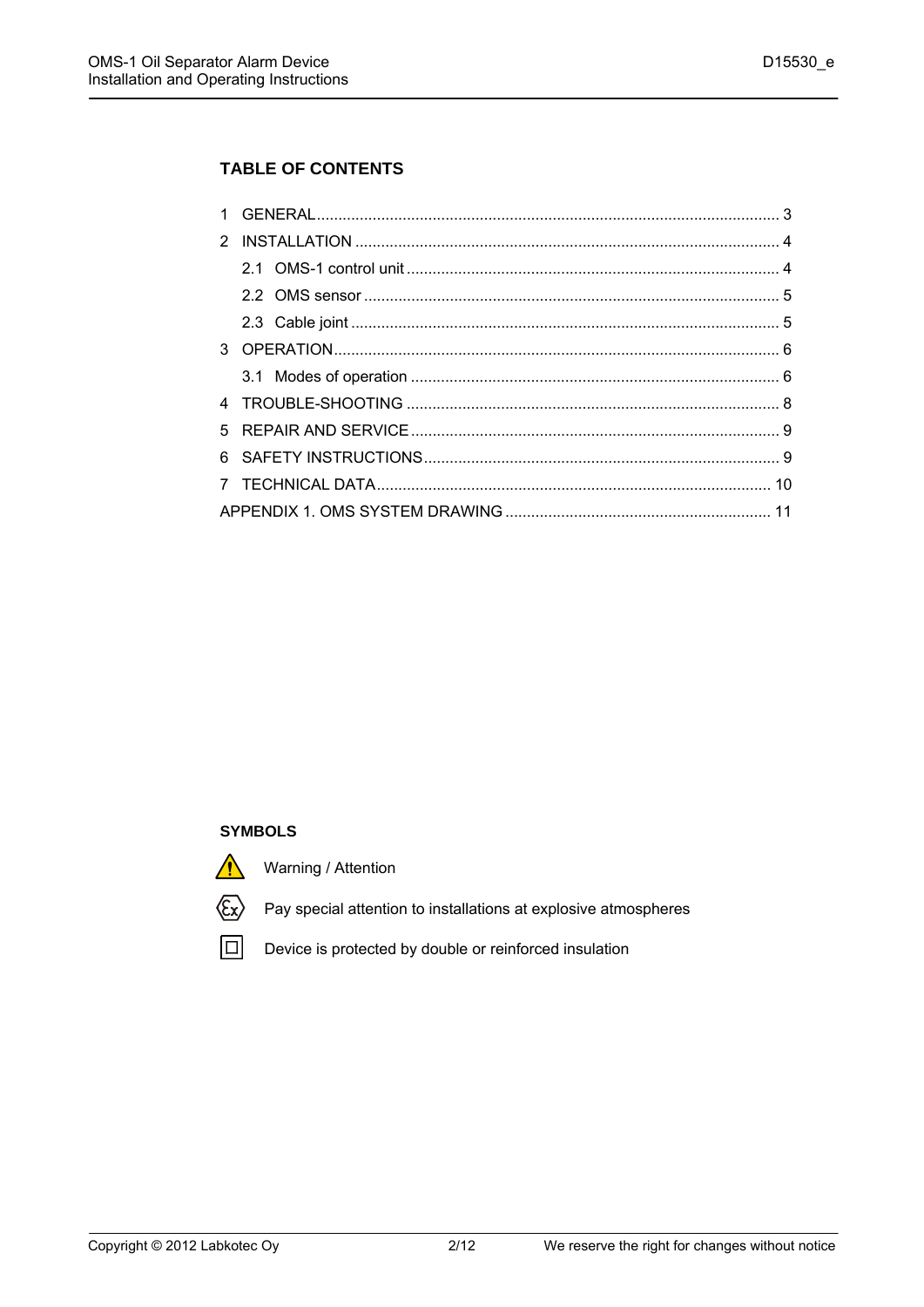#### **1 GENERAL**

OMS-1 is an alarm device for monitoring the thickness of the oil layer accumulating in an oil separator. The system consists of OMS-1 control unit, OMS sensor and a cable joint.



*Figure 1. Oil separator supervision with OMS-1 alarm device* 

OMS sensor is installed into the light liquid storage chamber and gives an alarm when the chamber oil layer reaches a pre-determined level. The sensor is normally immersed in water.

The function is based on the measurement of the electrical conductivity of the surrounding liquid – water conducts electricity much better than oil.

Oil separator is regarded as potentially explosive (Ex) area. OMS-1 sensor can be installed in a zone 0, 1 or 2 potentially explosive area but the control unit must be mounted in a safe area.

The LED indicators, push button and interfaces of the OMS-1 control unit are described in figure 2.



*Figure 2. OMS-1 control unit - features*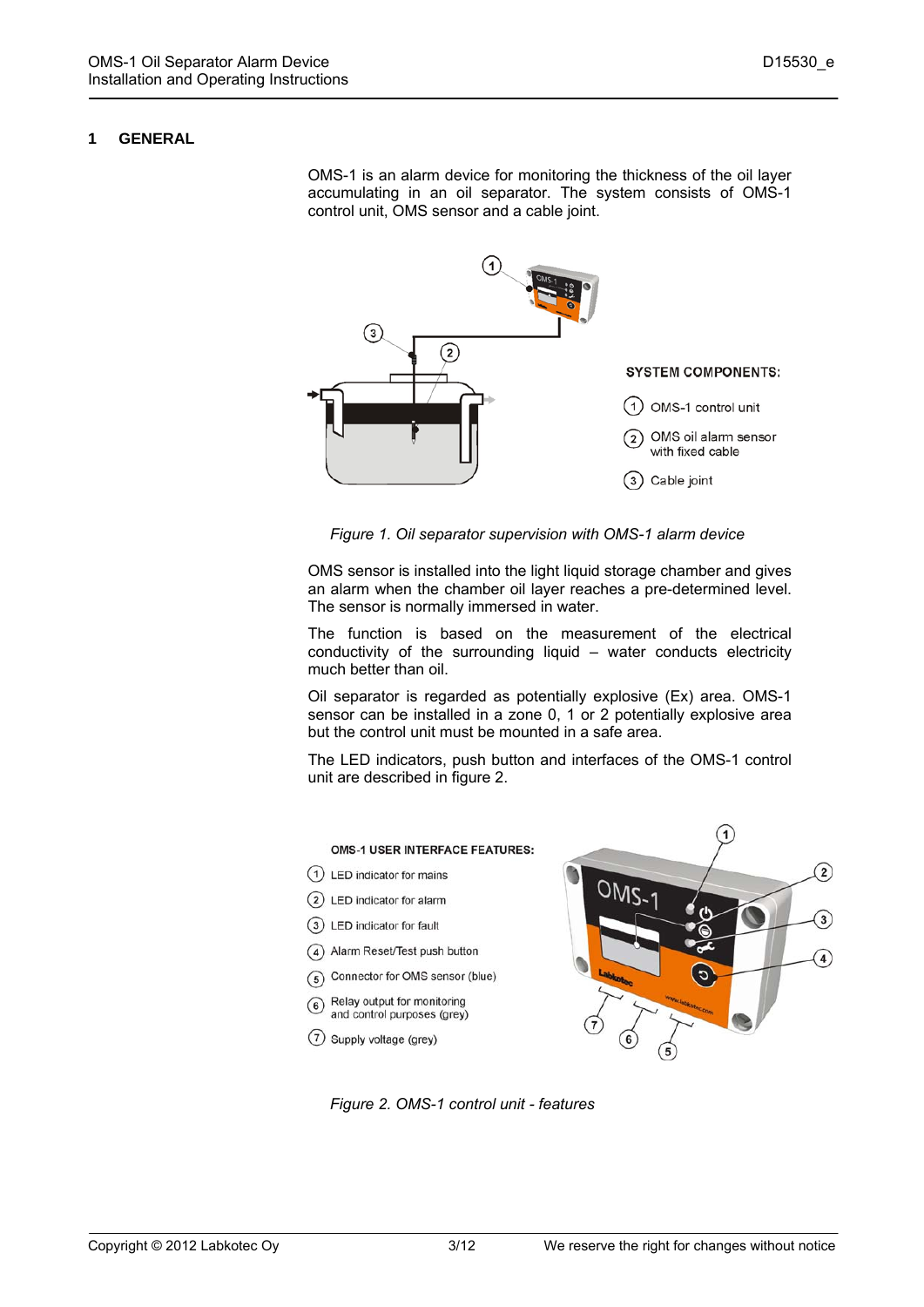#### **2 INSTALLATION**

#### **2.1 OMS-1 control unit**

OMS-1 control unit can be wall-mounted. The mounting holes are located in the base plate of the enclosure, beneath the mounting holes of the front cover.

The connectors of the external conductors are isolated by separating plate. The plate must not be removed.

The cover of the enclosure must be tightened so, that the edges touch the base frame. Only then does the push button function properly and the enclosure is tight.

Before installation, please read the safety instructions in chapter 6!



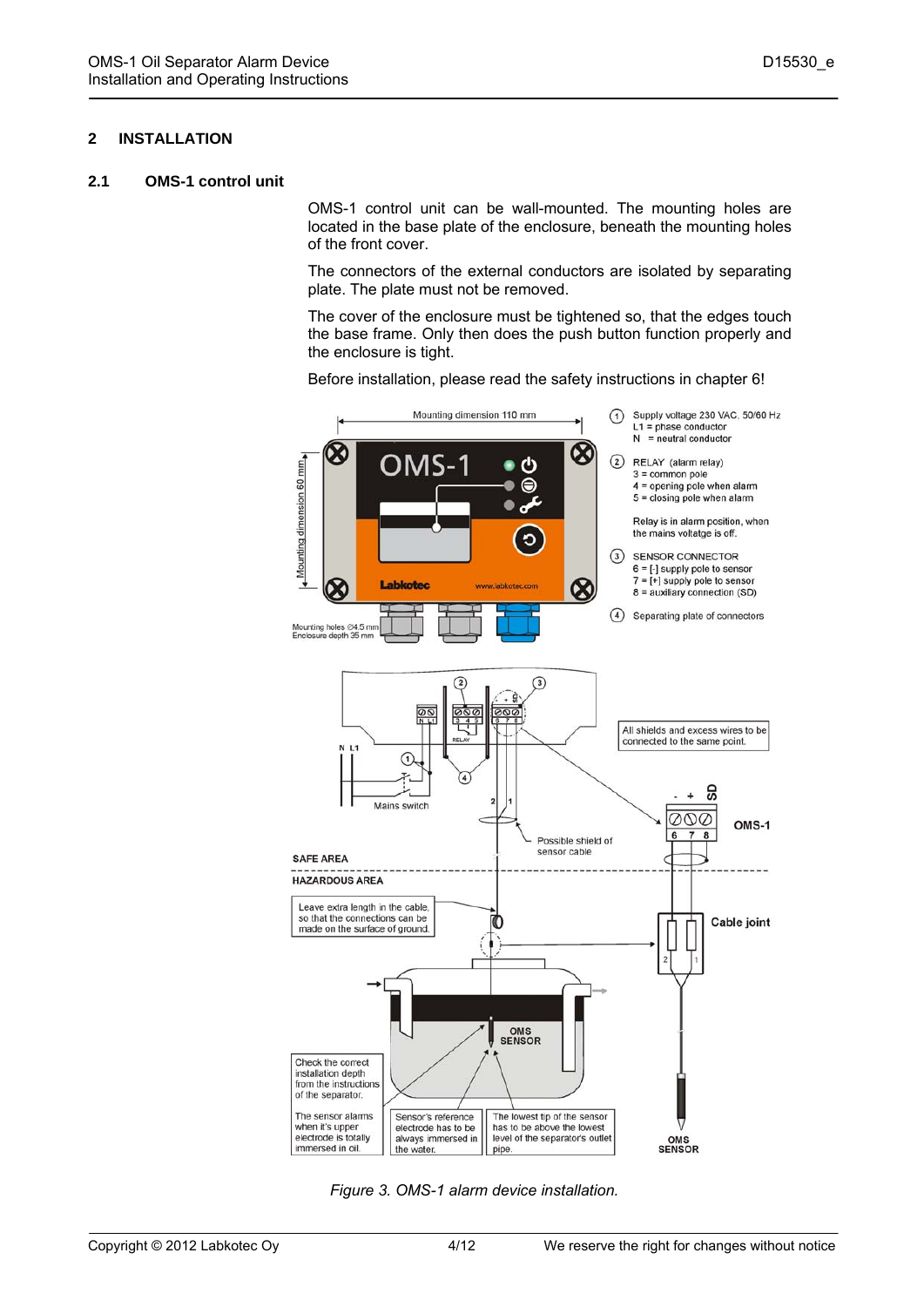#### **2.2 OMS sensor**

OMS sensor should be installed as described in figure 3.

The sensor gives an alarm when the upper electrode is in oil.

Please check the correct installation depth also from the instructions of the oil separator.

#### **2.3 Cable joint**



*Fig. 4 Cable joint* 

Connections of the sensor cable inside the cable joint are explained in figure 3. If shielded cable is used cable shields and possible excess wires need to be connected to the same point in galvanic contact.

Please make sure, that the sensor and cable between OMS-1 control unit and the sensor do not exceed the maximum allowed electrical parameters – see chapter 7 Technical data.

IP rating of the cable joint is IP68. Make sure, that the cable joint is closed properly.



Notice in cabling: Risk of electrostatic charging!

If the sensor cable must be extended and there is a need for equipotential grounding, it should be done with the junction box LJB2. The cabling between the OMS-1 control unit and the junction box should be done with a shielded twisted pair instrument cable. Maximum cable length is 100 m.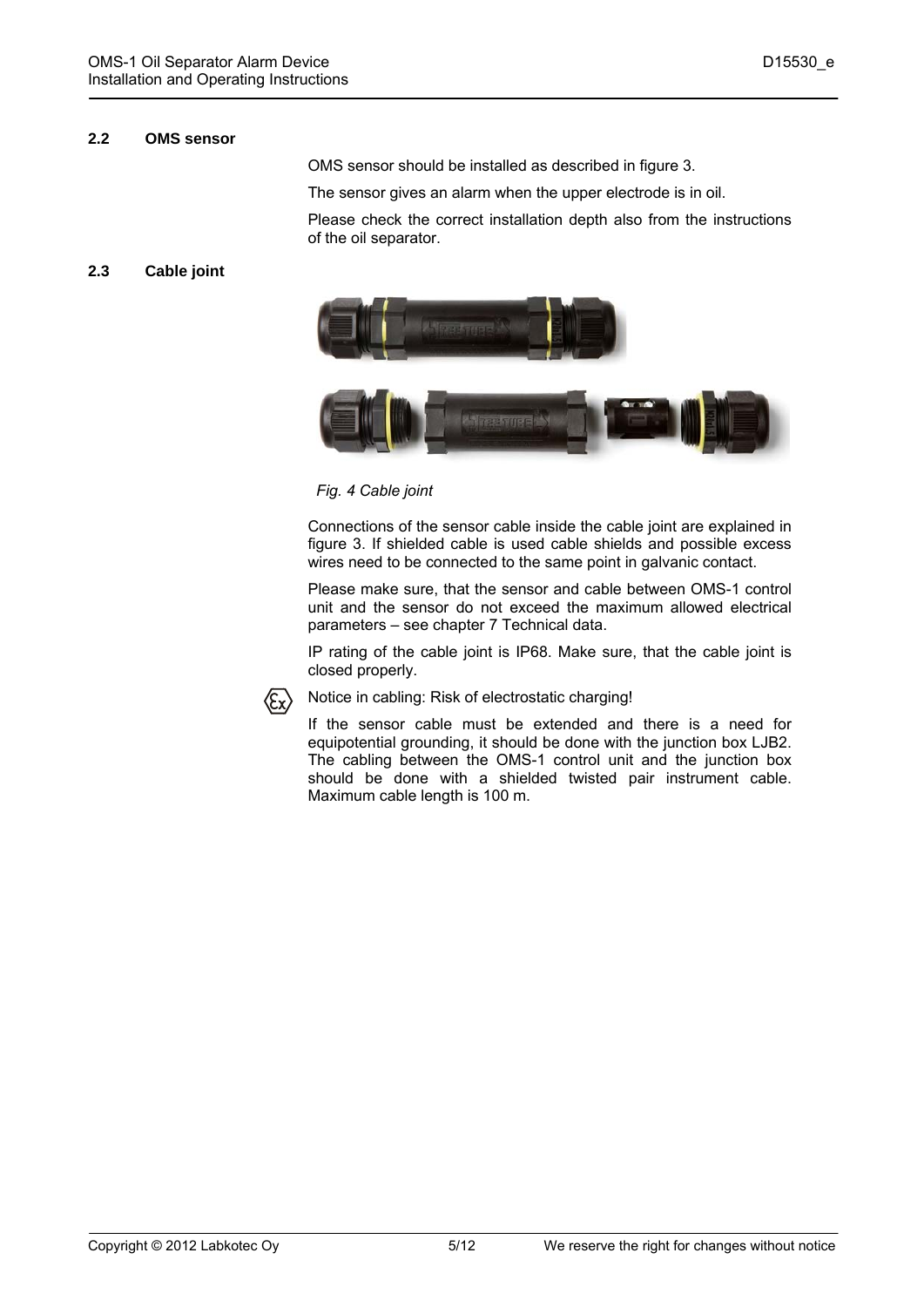#### **3 OPERATION**

|                           | The operation of the alarm device should be checked always after the<br>installation. Also check the operation always when emptying the<br>separator or at least once every six months.                                        |
|---------------------------|--------------------------------------------------------------------------------------------------------------------------------------------------------------------------------------------------------------------------------|
| <b>Functionality test</b> | 1. Immerse the sensor into water. The device should be in normal mode.<br>2. Lift the sensor up in air or oil. An Oil alarm should be generated (see<br>chapter 3.1 for more detailed description).<br>3. Clean up the sensor. |
|                           | 4. Immerse the sensor back into water. The alarm should go off after a<br>delay of 10 sec.                                                                                                                                     |
|                           | A more detailed description of the operation is provided in chapter 3.1.<br>If the operation is not as described here, check connections and<br>cabling. If necessary contact a representative of the manufacturer.            |

#### **3.1 Modes of operation**

| Normal mode – no alarms | Sensor is totally immersed in water.                                                                                                                                                                        |
|-------------------------|-------------------------------------------------------------------------------------------------------------------------------------------------------------------------------------------------------------|
|                         | Mains LED indicator is on.<br>Other LED indicators are off.<br>Relay is energized.                                                                                                                          |
| Oil alarm               | Sensor is immersed in oil. (the sensor gives an alarm when the upper<br>electrode is in oil).                                                                                                               |
|                         | Mains LED indicator is on.<br>Oil Alarm LED indicator is on.<br>Buzzer on after 10 sec delay.<br>Relay de-energize after 10 sec delay.<br>(Note. The same alarm takes place when OMS sensor is in the air.) |
|                         | After removal of an alarm, the Oil Alarm LED indicator and buzzer will be<br>off, and relay will be energized after 10 sec delay.                                                                           |
| Fault alarm             | Sensor cable break, short circuit or a broken sensor.                                                                                                                                                       |
|                         | Mains LED indicator is on.<br>Sensor circuit Fault LED indicator is on after 10 sec delay.<br>Buzzer is on after 10 sec delay.<br>The relay de-energize after 10 sec delay.                                 |
| Reset of an alarm       | When pressing the Reset/Test push button.                                                                                                                                                                   |
|                         | Buzzer will go off.                                                                                                                                                                                         |
|                         | If the buzzer is not reset, it goes off automatically after three days.                                                                                                                                     |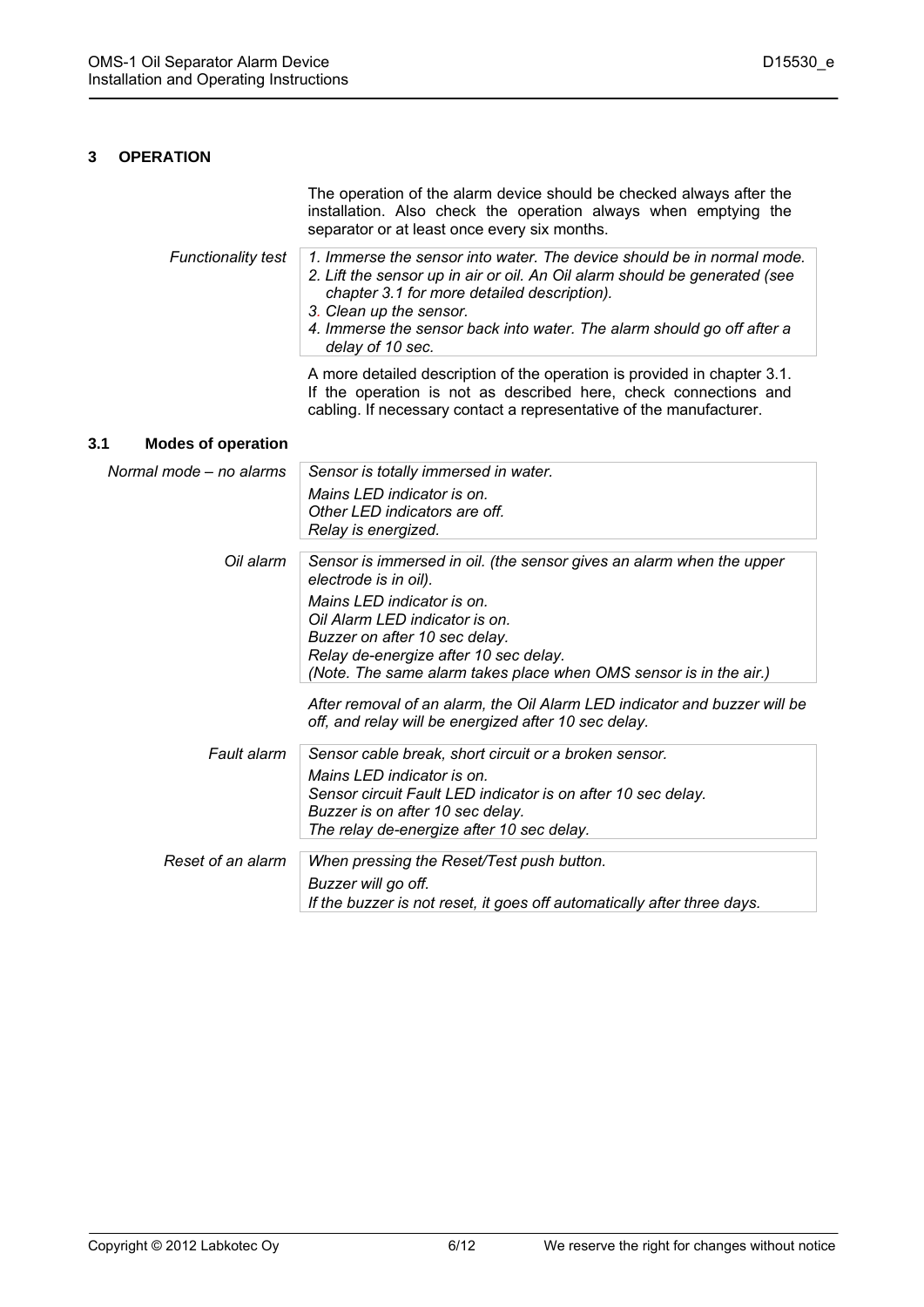#### TEST FUNCTION

Test function provides an artificial alarm, which can be used to test the function of the OMS-1 alarm device and the function of other equipment, which are connected to OMS-1 via its relay.



Attention! Before pressing the Reset/Test button, make sure that the change of relay status does not cause hazards elsewhere!

| Normal situation | When pressing the Reset/Test push button:                                 |
|------------------|---------------------------------------------------------------------------|
|                  | Oil Alarm and Fault LED indicators are immediately on.                    |
|                  | Buzzer is immediately on.                                                 |
|                  | Relay de-energize after 2 sec of continuous pressing.                     |
|                  | When the Reset/Test push button is released:                              |
|                  | LED indicators and buzzer go immediately off.                             |
|                  | Relay energize immediately.                                               |
| Alarm on         |                                                                           |
|                  | When pressing the Reset/Test push button for the first time:              |
|                  | Buzzer will go off.                                                       |
|                  | When pressing the Reset/Test push button after that:                      |
|                  | Fault LED indicator is immediately on.                                    |
|                  | Oil Alarm LED indicator remains on.                                       |
|                  | Buzzer remains on. If it has been reset earlier, it will return to be on. |
|                  | When the Reset/Test push button is released:                              |
|                  | The device returns right away to the preceding status.                    |
|                  |                                                                           |
| Fault alarm on   | When pressing the Reset/Test push button:                                 |
|                  | The device does not react to the test at all.                             |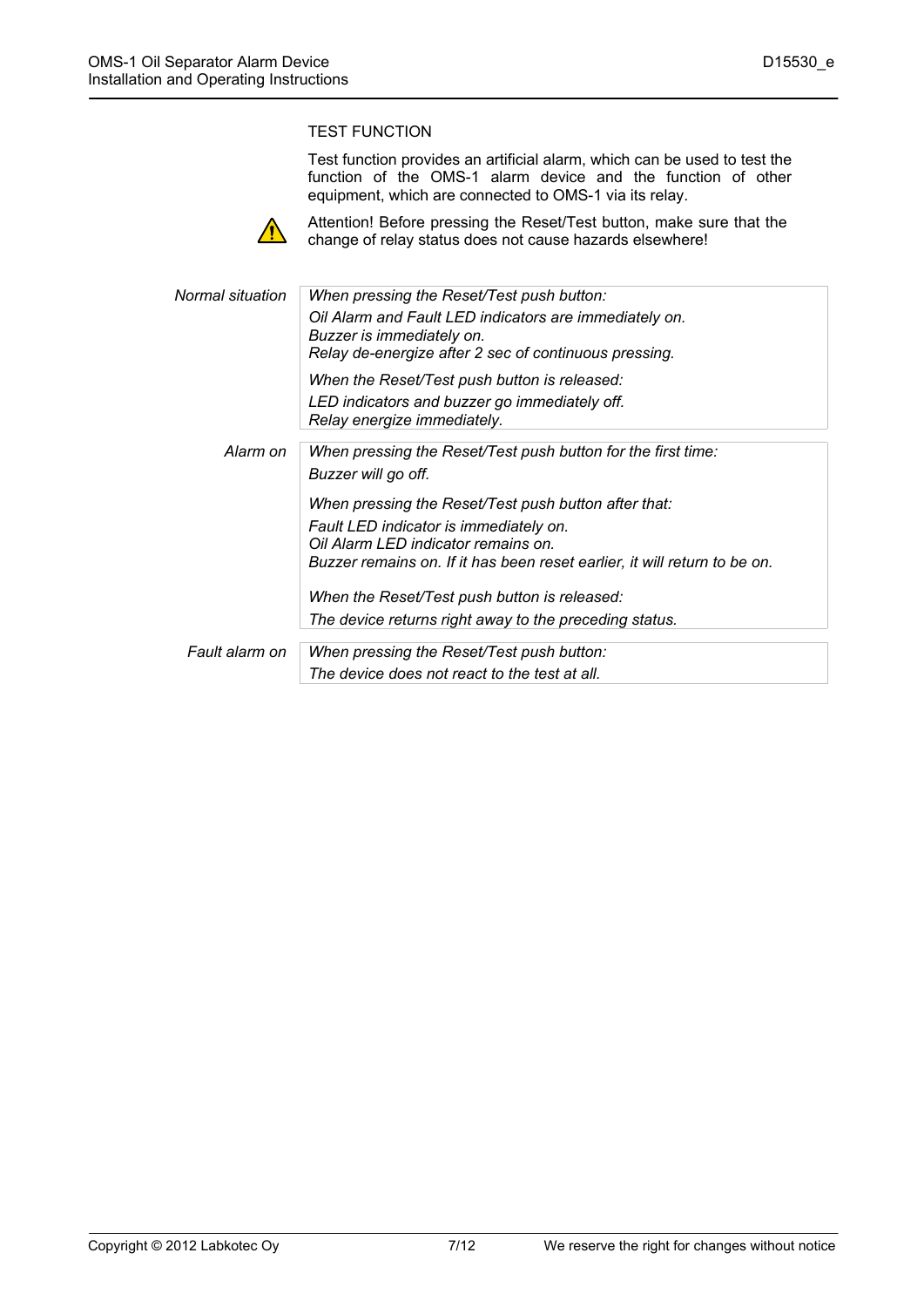#### **4 TROUBLE-SHOOTING**

| Problem:         | <b>MAINS LED indicator is off</b>                                                                                                                              |  |  |  |
|------------------|----------------------------------------------------------------------------------------------------------------------------------------------------------------|--|--|--|
| Possible reason: | Device doesn't get supply voltage.                                                                                                                             |  |  |  |
| To do:           | 1. Check that power separation switch is not switched off.                                                                                                     |  |  |  |
|                  | 2. Measure the voltage between poles N and L1. It should be 230 VAC +<br>10 %.                                                                                 |  |  |  |
|                  |                                                                                                                                                                |  |  |  |
| Problem:         | No alarm when sensor in oil or air, or the alarm will not go off                                                                                               |  |  |  |
| Possible reason: | Sensor is dirty.                                                                                                                                               |  |  |  |
| To do:           | 1. Clean-up the sensor and check the operation again.                                                                                                          |  |  |  |
|                  |                                                                                                                                                                |  |  |  |
| Problem:         | <b>FAULT LED indicator is on</b>                                                                                                                               |  |  |  |
| Possible reason: | Resistance in sensor circuit too high (cable break or out of connector) or<br>too low (cable in short circuit). The sensor might also be broken.               |  |  |  |
| To do:           | 1. Make sure, that the sensor cable has been connected correctly to the<br>OMS-1 control unit.                                                                 |  |  |  |
|                  | 2. Disconnect sensor's [+] wire and measure resistance between [+] and<br>[-] wires. The measured resistance should be 46-48 $k\Omega$ .                       |  |  |  |
|                  | 3. If it is possible measure also resistance between [+] wire and sensor's<br>upper electrode. The measured resistance should be $1,1 - 1,3 \text{ k}\Omega$ . |  |  |  |
|                  | 4. If the resistance values in items 2 and 3 are correct, then OMS-1<br>control unit is defective, otherwise problem is in cabling or in sensor.               |  |  |  |
|                  | If the problem can not be solved with the above instructions, please<br>contact Labkotec Oy's service.                                                         |  |  |  |



Attention! If the sensor is located in an explosive atmosphere, the multimeter must be Exi-approved!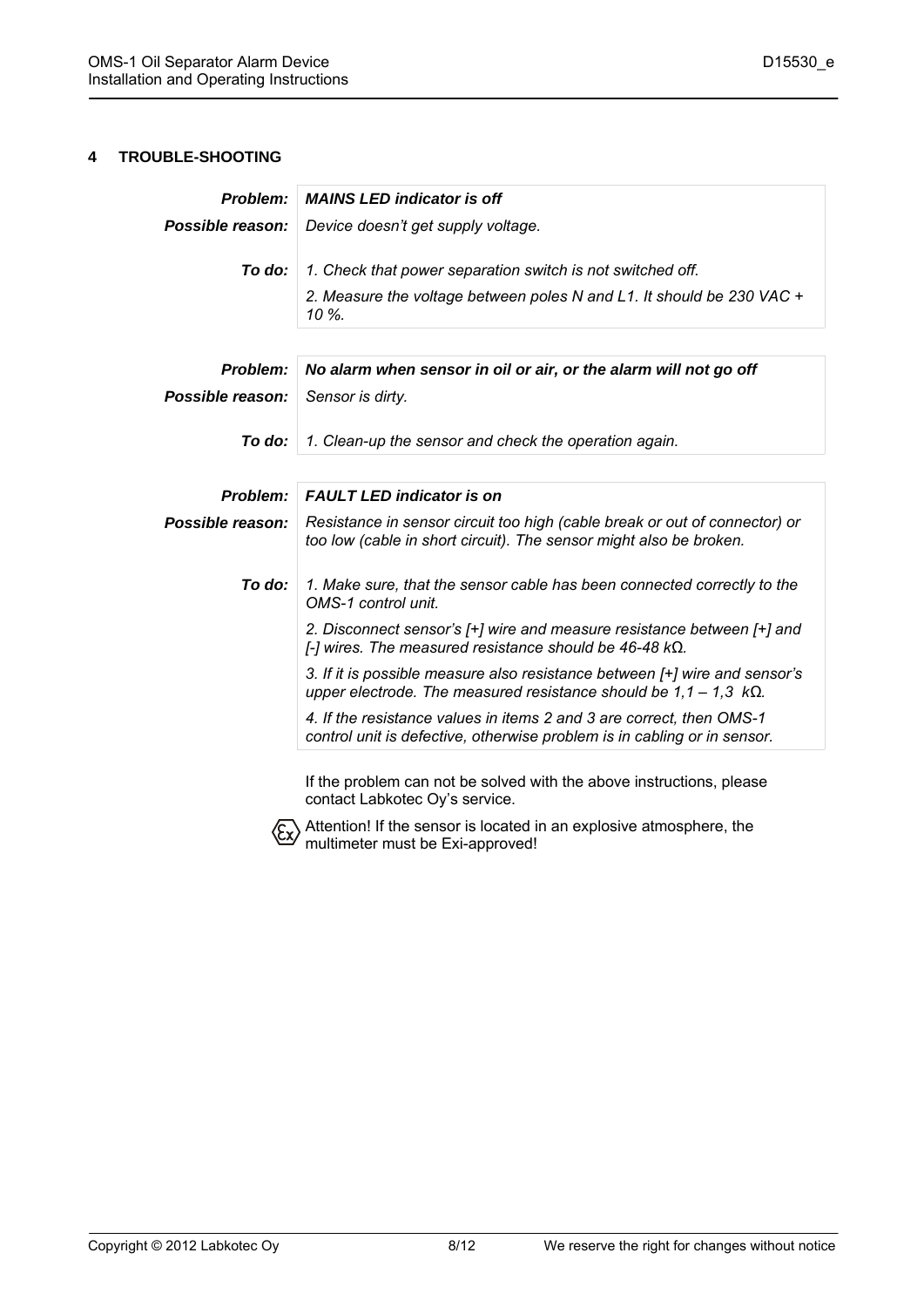#### **5 REPAIR AND SERVICE**

The sensor should be cleaned and the operation should also be tested when emptying the oil storage chamber or at least once every six months. The easiest way to check the operation is to lift the sensor up in the air and to put it back to the separator. The operation is described in chapter 3.

For cleaning, a mild detergent (e.g. washing-up liquid) and a scrubbing brush can be used.

In case of queries, please contact Labkotec Oy's service:

labkotec.service@labkotec.fi.

#### **6 SAFETY INSTRUCTIONS**

OMS-1 control unit must not be installed in potentially explosive atmosphere. Sensors connected to it may be installed in zone 0, 1 or 2 potentially explosive atmospheres.

In case of installations in explosive atmospheres the national requirements and relevant standards as *IEC/EN 60079-25 and/or IEC/EN 60079-14* must be taken into account.

Warning! If the cabling is voltage-tested, the sensor must be disconnected.



If electrostatic discharges can cause hazards in the operating environment, the device must be connected into equipotential ground according to requirements with regards to explosive atmospheres. Equipotential grounding is made by connecting all conductive parts into same potential e.g. at the cable junction box. Equipotential ground must be earthed.



The device does not include a mains switch. A two pole mains switch (250 VAC 1 A), which isolates both lines (L1, N) must be installed in the main power supply lines in the vicinity of the unit. This switch facilitates maintenance and service operations and it has to be marked to identify the unit.



When executing service, inspection and repair in explosive atmosphere, the rules in standards *IEC/EN 60079-17 and IEC/EN 60079-19* about instructions of Ex-devices must be obeyed.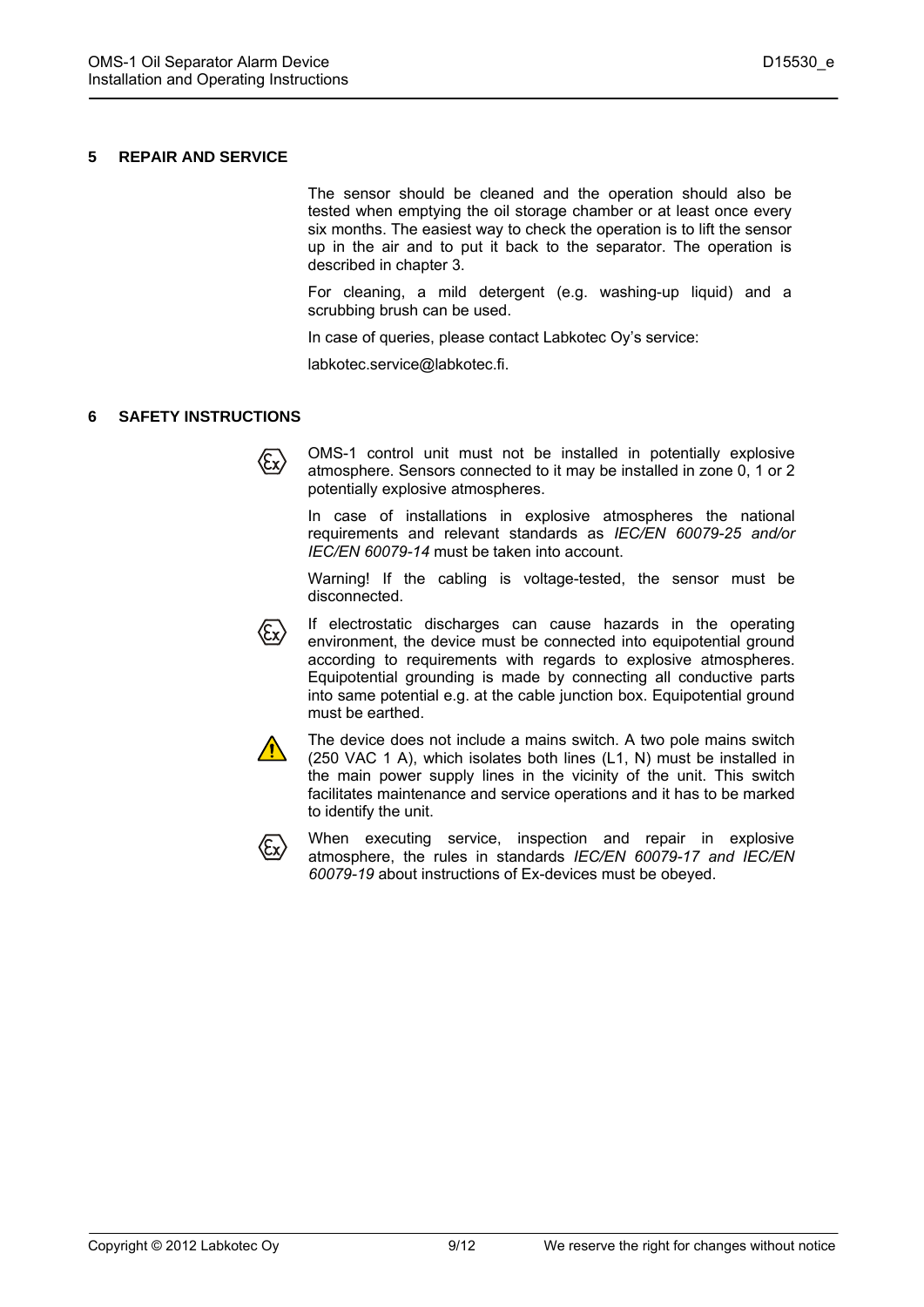#### **7 TECHNICAL DATA**

| OMS-1 control unit                                                       |                                                                                                                        |  |  |
|--------------------------------------------------------------------------|------------------------------------------------------------------------------------------------------------------------|--|--|
| Dimensions                                                               | 125 mm x 75 mm x 35 mm (L x H x D)                                                                                     |  |  |
| Enclosure                                                                | IP 65, material polycarbonate                                                                                          |  |  |
| Operation temperature                                                    | $-30 °C+50 °C$                                                                                                         |  |  |
| Supply voltage                                                           | 230 VAC ± 10 %, 50/60 Hz<br>The device is not equipped with a mains<br>switch                                          |  |  |
| Power consumption                                                        | 1 VA                                                                                                                   |  |  |
| Sensors                                                                  | OMS sensor                                                                                                             |  |  |
| Relay output                                                             | Potential-free relay output<br>250 V, 5 A, 100 VA<br>Operational delay 10 sec. Relay de-<br>energize at trigger point. |  |  |
| <b>Electrical safety</b>                                                 | IEC/EN 61010-1, Class II   U  CAT II                                                                                   |  |  |
| Insulation level<br>Sensor / Mains supply<br>voltage                     | 375V (IEC/EN 60079-11)                                                                                                 |  |  |
| <b>EMC</b><br>Emission<br>Immunity                                       | IEC/EN 61000-6-3<br>IEC/EN 61000-6-1                                                                                   |  |  |
| Ex-classification                                                        | $\langle \epsilon_{\mathsf{x}} \rangle$<br>$II(1) G$ [Exia] IIB                                                        |  |  |
| Special conditions (X)<br><b>ATFX</b><br><b>IECEX</b>                    | $(Ta = -30 °C+50 °C)$<br>VTT 12 ATEX 003X<br><b>IECEX VTT 12.0001X</b>                                                 |  |  |
| <b>Electrical parameters</b>                                             | $U_0 = 6.6 V$<br>$I_0 = 20.2$ mA                                                                                       |  |  |
| Characteristic curve of the<br>output voltage is linear.                 | $Po = 33.3 mW$                                                                                                         |  |  |
| See table 1.                                                             |                                                                                                                        |  |  |
| Manufacturing year:<br>Please see the serial number<br>on the type plate | <b>XXX X XXXXX XX YY X</b><br>where YY = manufacturing year<br>$(e.g. 12 = 2012)$                                      |  |  |

In the cable parameters of OMS-1 sensor connection must be taken into account the interaction of capacitance and inductance. The table below indicates the connecting values in explosion group IIB. In explosion group IIA the values of the group IIB can be applied.

| Max. permissible value |        |        |                                                             | Combined Co and Lo                                        |
|------------------------|--------|--------|-------------------------------------------------------------|-----------------------------------------------------------|
|                        | ာဝ     |        | Co                                                          |                                                           |
| II B                   | 500 µF | 300 mH | $40 \mu H$<br>30 µH<br>$12 \mu H$<br>$10 \mu H$<br>$8.5$ µH | $0,15$ mH<br>$0.5$ mH<br>$1,0$ mH<br>$2,0$ mH<br>$5.0$ mH |

*Table 1. OMS-1 electrical parameters* 

| <b>OMS</b> sensor                                                        |                                                                                                                                                                          |  |
|--------------------------------------------------------------------------|--------------------------------------------------------------------------------------------------------------------------------------------------------------------------|--|
| Principle of operation                                                   | Measurement of conductivity                                                                                                                                              |  |
| Material                                                                 | PVC, AISI 316                                                                                                                                                            |  |
| IP-classification                                                        | <b>IP68</b>                                                                                                                                                              |  |
| Temperature                                                              | Operation: 0 °C+60 °C<br>Safety: -30 °C  +60 °C                                                                                                                          |  |
| Cable                                                                    | Oil-proof cable 2 x 0.75 mm <sup>2</sup> . Standard<br>length 5 m, other lengths optional. The<br>max. length of the fixed cable is 15 m.<br>Can be extended up to 100 m |  |
| FMC<br><b>Emission</b><br>Immunity                                       | IEC/EN 61000-6-3<br>IEC/EN 61000-6-1                                                                                                                                     |  |
| <b>Ex-classification</b>                                                 | (Ex) II 1 G Exia IIA T6 Ga                                                                                                                                               |  |
|                                                                          | According to IEC/EN 60079-11 simple<br>apparatus.                                                                                                                        |  |
| Manufacturing year:<br>Please see the serial<br>number on the type plate | <b>XXX X XXXXX XX YY X</b><br>where $YY =$ manufacturing year<br>$(e.g. 12 = 2012)$                                                                                      |  |



*Figure 5. Dimensional drawing of OMS sensor*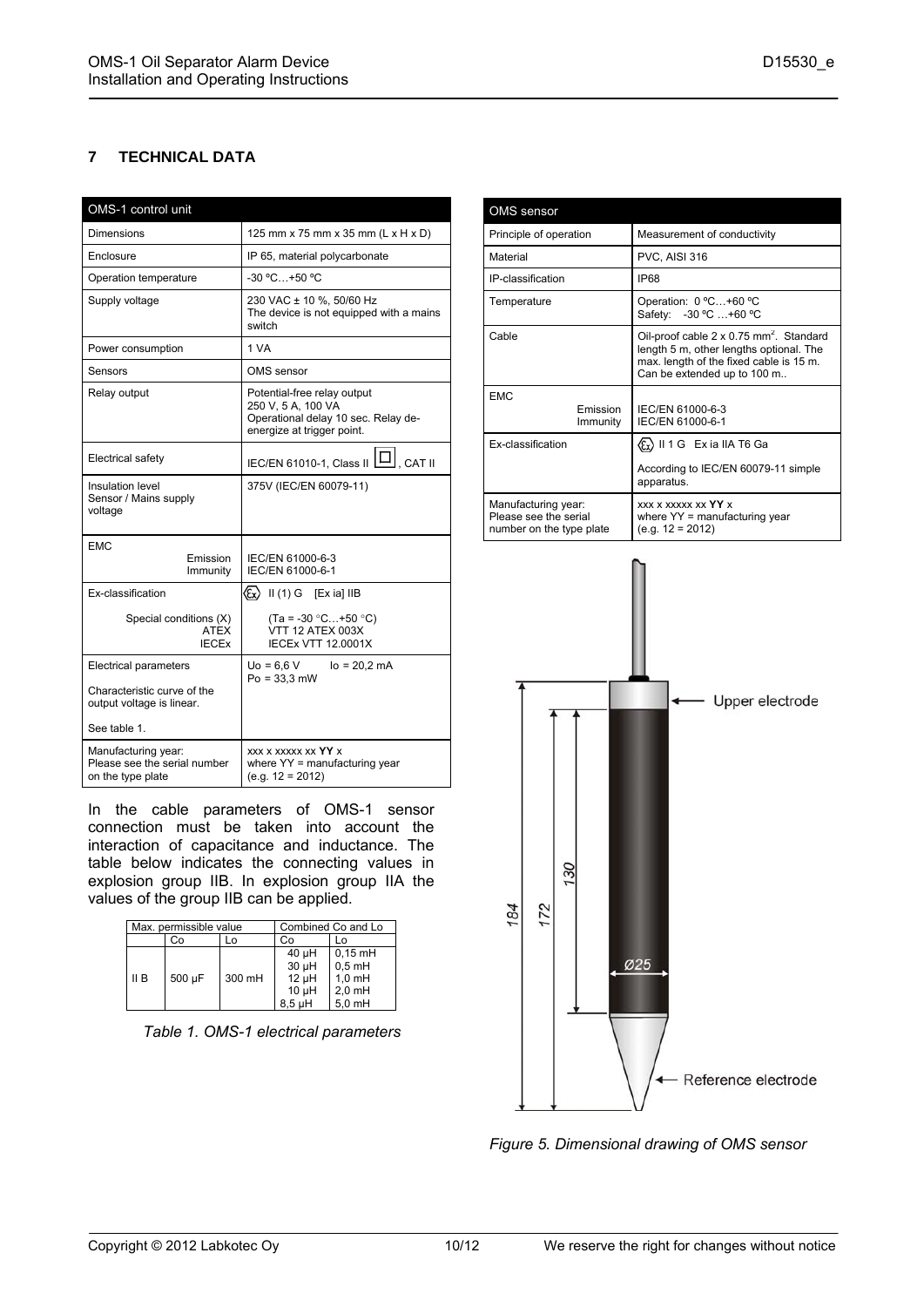#### **APPENDIX 1. OMS System drawing**